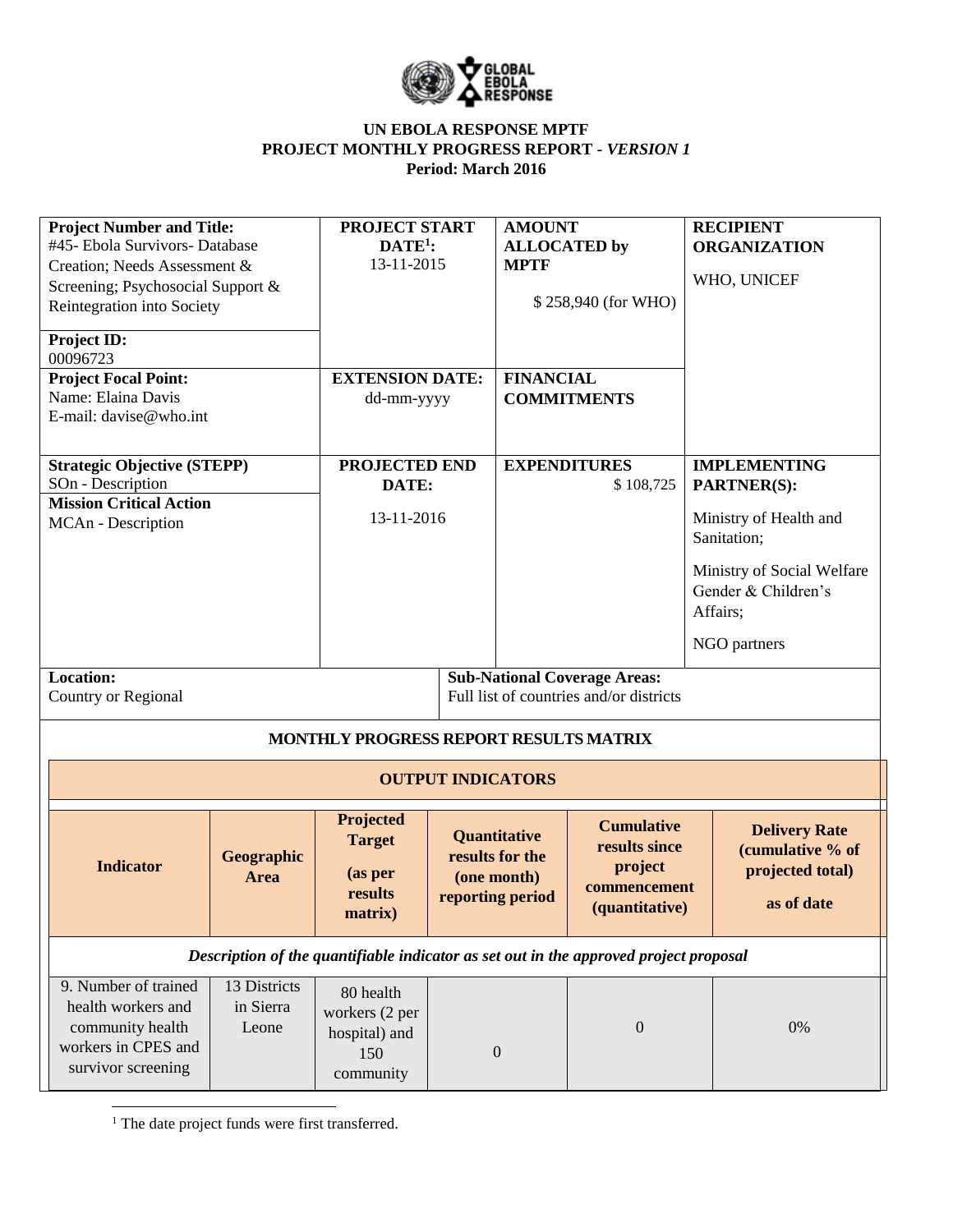

|                                                                                                            |                                    | health<br>workers      |                                           |                          |                                                               |  |  |  |  |
|------------------------------------------------------------------------------------------------------------|------------------------------------|------------------------|-------------------------------------------|--------------------------|---------------------------------------------------------------|--|--|--|--|
| 10. Number of<br>strengthened or<br>established survivor<br>clinics                                        | 13 Districts<br>in Sierra<br>Leone | 13 survivor<br>clinics | No further clinics<br>will be established | 10 clinics (Dec<br>2015) | 66.66% (Dec $2015 - 10$ )<br>clinics in 8 of 12<br>districts) |  |  |  |  |
| <b>EFFECT INDICATORS</b> (if available for the reporting period)                                           |                                    |                        |                                           |                          |                                                               |  |  |  |  |
| % of medical staff<br>confirming the<br>improved medical<br>services to survivors<br>in targeted districts | 13 Districts<br>in Sierra<br>Leone | 90%                    | Not measured in<br>February               |                          |                                                               |  |  |  |  |

# **NARRATIVE**

**Situation Update** (*please describe critical changes, if any, in the situation that affect the project (1-2 paragraphs*))

WHO's support to MoHS for the implementation of the Comprehensive Programme for EVD Survivors (CPES) has made substantial progress towards the national scale-up of delivery of free health services for Survivors during the month of March.

WHO continued to support the planning of activities that will be implemented in Q2 including the training of staff at a variety of levels of the referral pathway within the mainstream health structure on survivor care and referral. Guidance tools were developed to support the planned activities of these staff.

WHO aligned its internal priorities in relation to survivors across the 3 countries in a 3 Level WHO meeting held in Guinea from 1-2 March.

**Key Achievements** (*please use this section to highlight your key achievements for the month, using bullet points if preferred)* 

During the month of March, WHO supported the MoHS in national scale-up of free services to survivors. Specifically, partner commitment and target facilities were confirmed in each district with the input of the District Health Management Team (DHMT) and national level Programme Implementation Unit (PIU), leading to agreement on terms of the implementation arrangements among partners, PIU and donors. This is essential in ensuring that the delivery of survivor services and future integration into the primary health service is streamlined and uniformed.

Furthermore, five sub-groups of the Survivors Technical Working Group (STWG) were convened during March under the leadership of MoHS and PIU, with the support of WHO, to finalise key CPES SOPs and policies. WHO participated in all 5 STWGs to provide key technical input and support:

- 1. Training and Mentorship Package: this sub group met to develop the training and supportive supervision package for clinicians including curriculum and plan for continued monthly mentorship.
- 2. Human Resources: this sub group met to determine the scope of work of the Survivor Advocates, Survivor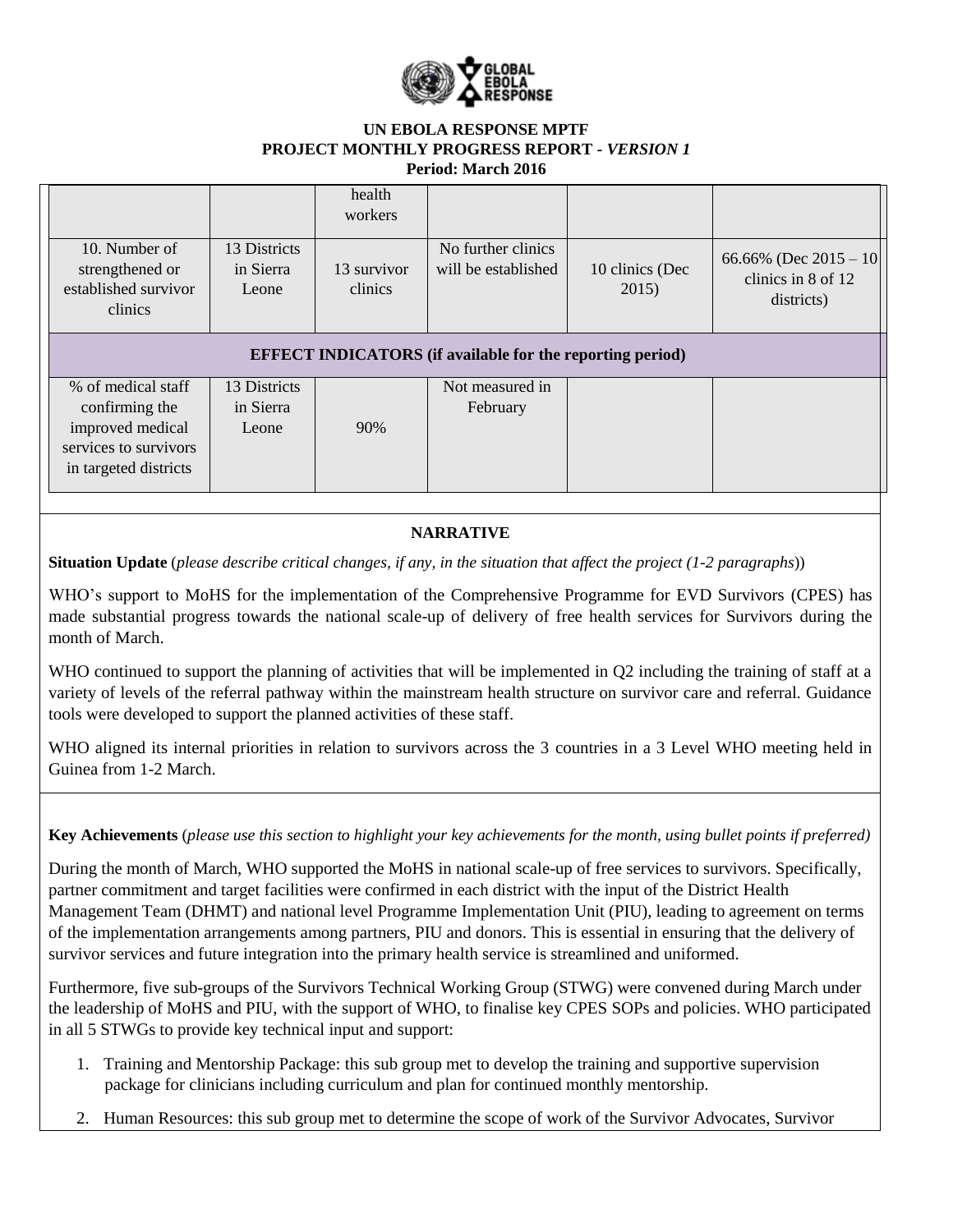

Advocate Supervisors, Referral Coordinators, and the CPES District Transition Coordinator (see diagram in Annex 2). The job descriptions for each role were finalized.

- 3. Supply Chain and Logistics: this sub group met to discuss the logistics and supply chain for medicines, supplies, and equipment support to Hospitals and Public Health Units (PHUs). They continue to work to provide solutions to avoid stock outs of essential supplies at points of service ensuring effective delivery of free healthcare to survivors.
- 4. Referral pathways: this sub group met to define the referral pathways and procedures for survivors from PHUs to District Hospitals, and to Tertiary Hospitals/Referral Services when needed, and the counter referral system.
- 5. Monitoring, Evaluation and Information Management: this sub group met to define monitoring indicators, determine reporting pathways and discuss how communication will be facilitated through partners, government agencies and donors.

During March WHO supported the MoHS in planning for:

- Training of trainers for core clinical staff: 4 regional trainings [WHO/MOHS]
- Recruitment and hiring of Program Implementation Unit staff at MoHS
- Identify, recruitment and train Survivor Advocates and Referral Coordination staff involved in the survivor case management function
- PHU training for basic treatment of survivors and identification of red flags and referral when required

These activities will be implemented in Q2 following in person district discussions.

Furthermore, WHO supported PIU to develop communication around CPES roll out for engagement with survivors, DHMTs, partners and donors; to inform DHMTs and others of the planned rollout of CPES at national level and the specific activities required from districts regarding the design and implementation of associated district survivor plans; and to facilitate coordinated preparations for CPES roll out in the districts from April.

WHO staff working on survivors issues participated in the 3 Level WHO Meeting in Conakry, Guinea from 1-2 March along with WHO Guinea, WHO Liberia, WHO AFRO and WHO HQ. The meeting discussed and concluded that semen testing alone is not enough and that survivor care should include a strong counselling component on safe sexual practices at community and facility levels; that there is a need to focus resources in geographical areas with higher risk of resurgence and to prioritise the implementation of low cost-high impact activities; that roll out of the basic package of services to survivors must be prioritised in the three countries; and that local capacity for care of survivors should be expanded and streamlined into existing health services. It should be noted in this regard that the MPTF funding is of particular importance as resources for EVD and for survivor issues in particular are dwindling despite the high workload ahead. WHO determined that consequently it will be particularly important to focus on implementing low cost-high impact activities.

WHO survivors colleagues supported MoHS in planning and executing a workshop held on 9 March in Freetown to discuss the progess and way forward for the 5 STWG sub groups. The workshop was attended by MoHS, WHO and the other implementing partners.

Furthermore, WHO continues to provide technical support as part of the Partner's Consortium to build on the existing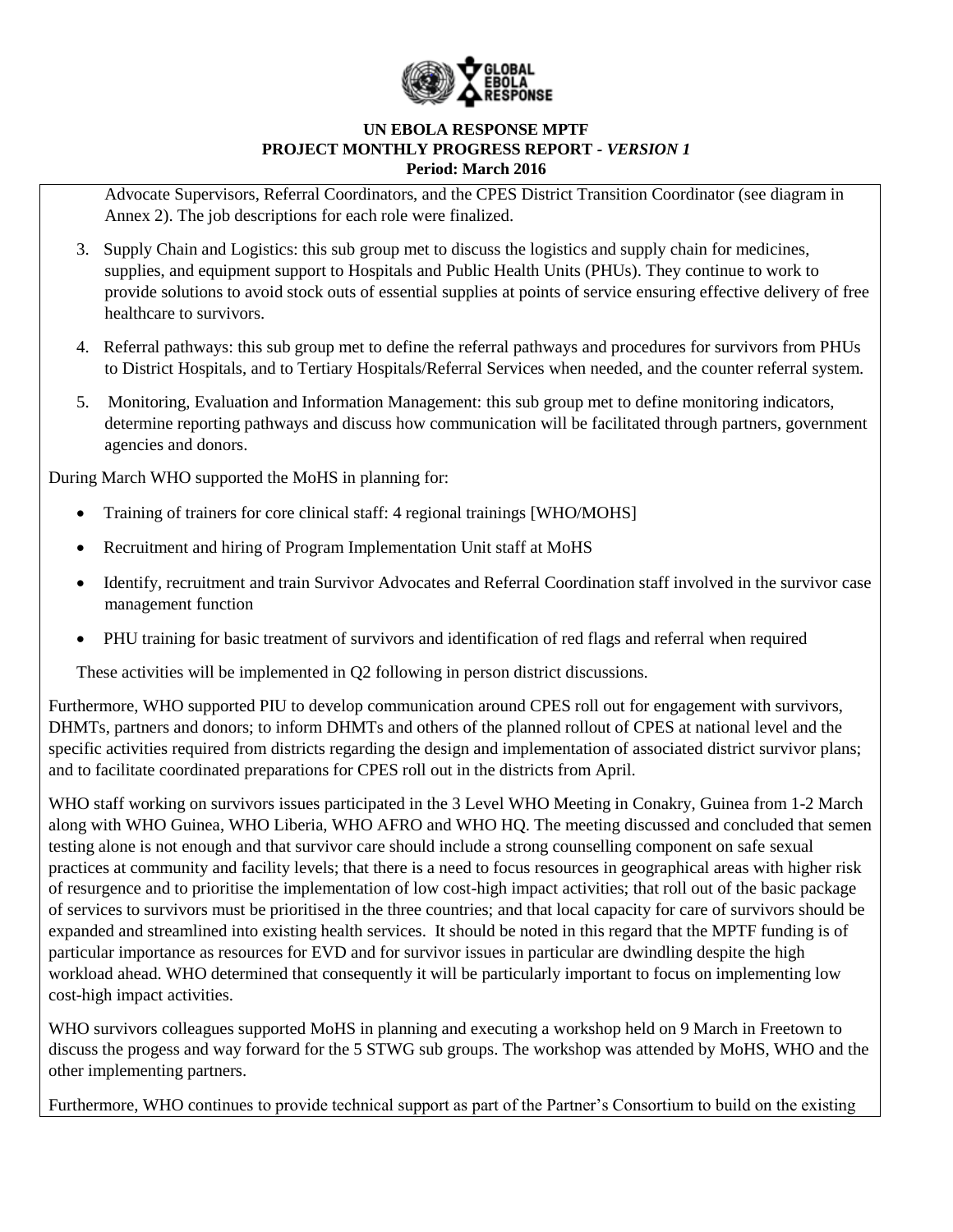

network of partner organizations currently providing varying levels of clinical services to survivors to implement CPES. By leveraging partner's existing infrastructure and knowledge, but with an increased emphasis on service delivery through the public sector and on a standardized approach, it will be possible to more rapidly scale up implementation of CPES throughout the country, in support of the MoHS agenda. The MoHS signed off the Partner's Consortium CPES Implementation Plan in March. Significant progress was made towards consolidating the documents that will guide the Consortium's work and developing training manual and presentations for upcoming trainings.

Following the three workshop with clinicians of survivor clinics, PHUs and  $2<sup>nd</sup>$  &  $3<sup>rd</sup>$  Level Govt. Hospitals that took place from December to February WHO has supported MoHS to develop clinical decision making support tools that will serve as job aids for community health officers (CHOs) and other HCWs. A specific working meeting was held on this topic on 22 March. These tools will support HCW decision making in the identification of red flags and referrals. The job aids will be used to train HCWs on survivor care. These clinical decision making tools will act as reference materials for all implementing partners to ensure standardization of services provided.

**Delays or Deviations** (*if any, briefly describe the delays or changes in focus, approach or targets, and provide a short justification for the change (1-2 paragraphs)*

There have been delays in the preparation of key guideline documents and plans for the national delivery of CPES resulting from the lack of agreement between the Ministry of Health and Sanitation and the Ministry of Social Welfare, Gender and Children's Affairs regarding survivor support priorities.

In reference to the indicators, MPTF should be aware that in line with MoHS priorities no further 'free-standing' survivor clinics will be built. The aim is to provide services to all survivors through the integration/streamlining of CPES into the primary healthcare system. Consequently, the number of 'free-standing' survivor clinics should decrease over time as services are integrated. It has been suggested that WHO make a formal request to MPTF to alter the indicator from 13 to 10 clinics, however, it should also be noted that success against this indicator as it current stands will infact measure lack of progress.

Additionally, a survey of % of medical staff confirming the improved medical services to survivors in targeted districts will be conducted but this is not a monthly activity. It is likely that the survey will take place during the month of July towards the end of the project. WHO will ask implementing partners supporting the hospitals and PHUs to conduct a quantitative structured questionnaire, of the opinions of the medical staff they are supporting. Before conducting the survey it will be important to determine the number of medical staff to be surveyed. MPTF should note however that other CPES monitoring data will be collected from April. It might be possible to substitute this data in relation to this indicator. This will be discussed further with MPTF.

**Gender and Environmental Markers** *(Please provide disaggregated data, if applicable)*

| <b>No. of Beneficiaries</b> | <b>Environmental Markers</b>      |
|-----------------------------|-----------------------------------|
| Women                       | e.g. Medical and Bio Hazard Waste |
| <b>Girls</b>                | e.g. Chemical Pollution           |
| Men                         |                                   |
| <b>Boys</b>                 |                                   |
| <b>Total</b>                |                                   |